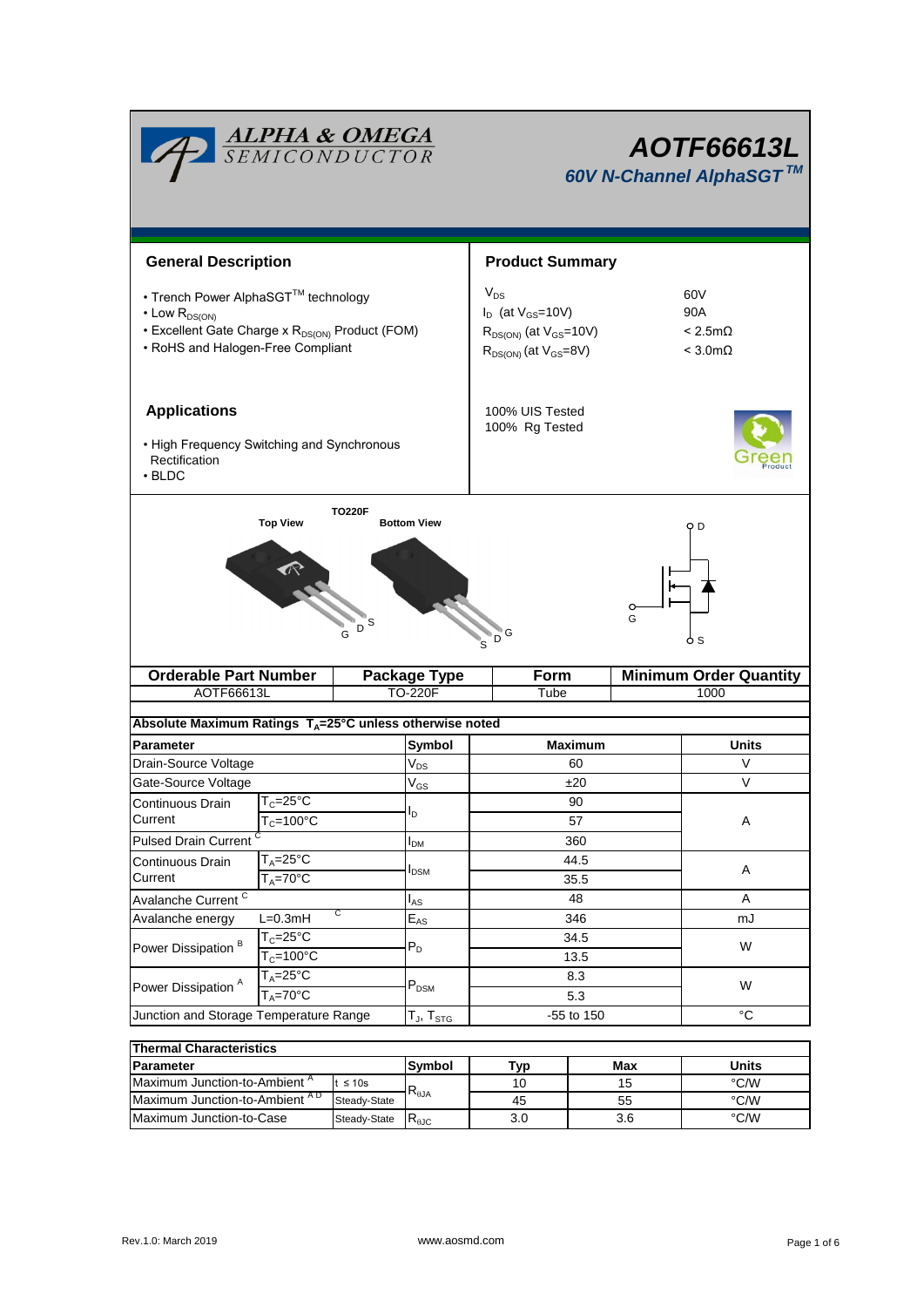

#### **Electrical Characteristics (TJ=25°C unless otherwise noted)**

| <b>Symbol</b>                           | <b>Parameter</b>                                           | <b>Conditions</b>                                            | Min                 | <b>Typ</b> | Max  | <b>Units</b> |           |
|-----------------------------------------|------------------------------------------------------------|--------------------------------------------------------------|---------------------|------------|------|--------------|-----------|
|                                         | <b>STATIC PARAMETERS</b>                                   |                                                              |                     |            |      |              |           |
| $\mathsf{BV}_{\mathsf{DSS}}$            | Drain-Source Breakdown Voltage                             | $I_D = 250 \mu A$ , $V_{GS} = 0V$                            |                     | 60         |      |              | $\vee$    |
| I <sub>DSS</sub>                        | Zero Gate Voltage Drain Current                            | $V_{DS} = 60V$ , $V_{GS} = 0V$                               |                     |            |      | 1            | μA        |
|                                         |                                                            |                                                              | $T_i = 55^{\circ}C$ |            |      | 5            |           |
| l <sub>GSS</sub>                        | Gate-Body leakage current                                  | $V_{DS} = 0V$ , $V_{GS} = \pm 20V$                           |                     |            |      | ±100         | nA        |
| $\mathsf{V}_{\mathsf{GS}(\mathsf{th})}$ | Gate Threshold Voltage                                     | $V_{DS} = V_{GS}$ , $I_D = 250 \mu A$                        |                     | 2.3        | 2.85 | 3.5          | $\vee$    |
|                                         |                                                            | $V_{GS}$ =10V, $I_D$ =20A                                    |                     |            | 2.0  | 2.5          | $m\Omega$ |
| $R_{DS(ON)}$                            | Static Drain-Source On-Resistance                          |                                                              | $T_J = 125$ °C      |            | 3.0  | 3.8          |           |
|                                         |                                                            | $\overline{V_{GS}}$ =8 $\overline{V}$ , I <sub>D</sub> =20A  |                     |            | 2.2  | 3.0          | $m\Omega$ |
| $g_{FS}$                                | <b>Forward Transconductance</b>                            | $V_{DS}$ =5V, I <sub>D</sub> =20A                            |                     |            | 100  |              | S         |
| $V_{SD}$                                | Diode Forward Voltage                                      | $I_S = 1A$ , $V_{GS} = 0V$                                   |                     |            | 0.7  | $\mathbf{1}$ | $\vee$    |
| Is                                      | Maximum Body-Diode Continuous Current                      |                                                              |                     |            | 40   | A            |           |
|                                         | <b>DYNAMIC PARAMETERS</b>                                  |                                                              |                     |            |      |              |           |
| $C_{\text{iss}}$                        | <b>Input Capacitance</b>                                   |                                                              |                     |            | 5300 |              | pF        |
| $\mathsf{C}_{\mathrm{oss}}$             | <b>Output Capacitance</b>                                  | $V_{GS}$ =0V, $V_{DS}$ =30V, f=1MHz                          |                     |            | 1500 |              | pF        |
| $C_{\rm rss}$                           | Reverse Transfer Capacitance                               |                                                              |                     |            | 50   |              | pF        |
| R <sub>g</sub>                          | Gate resistance                                            | $f = 1$ MHz                                                  |                     | 0.4        | 0.9  | 1.4          | Ω         |
|                                         | <b>SWITCHING PARAMETERS</b>                                |                                                              |                     |            |      |              |           |
| $Q_g(10V)$                              | <b>Total Gate Charge</b>                                   | $V_{GS}$ =10V, $V_{DS}$ =30V, $I_{D}$ =20A                   |                     |            | 78   | 110          | nC        |
| $\mathsf{Q}_{\mathsf{gs}}$              | Gate Source Charge                                         |                                                              |                     |            | 20   |              | nC        |
| $Q_{gd}$                                | Gate Drain Charge                                          |                                                              |                     |            | 20   |              | nC        |
| $\mathsf{Q}_{\mathsf{oss}}$             | Output Charge                                              | $V_{GS}$ =0V, $V_{DS}$ =30V                                  |                     |            | 92   |              | nC        |
| $t_{D(on)}$                             | Turn-On DelayTime                                          |                                                              |                     |            | 23   |              | ns        |
| t,                                      | Turn-On Rise Time                                          | $V_{GS}$ =10V, $V_{DS}$ =30V, R <sub>L</sub> =1.5 $\Omega$ , |                     |            | 21   |              | ns        |
| $t_{D(off)}$                            | Turn-Off DelayTime                                         | $R_{\text{GEN}} = 3\Omega$                                   |                     |            | 40   |              | ns        |
| $t_f$                                   | <b>Turn-Off Fall Time</b>                                  |                                                              |                     |            | 13   |              | ns        |
| $t_{rr}$                                | Body Diode Reverse Recovery Time                           | $I_F = 20A$ , di/dt=500A/ $\mu$ s                            |                     |            | 30   |              | ns        |
| $Q_{rr}$                                | Body Diode Reverse Recovery Charge   IF=20A, di/dt=500A/µs |                                                              |                     |            | 135  |              | nC        |

A. The value of R<sub>hJA</sub> is measured with the device mounted on 1in<sup>2</sup> FR-4 board with 2oz. Copper, in a still air environment with T<sub>A</sub> =25°C. The Power dissipation P<sub>DSM</sub> is based on R  $_{0.1A}$  t≤ 10s and the maximum allowed junction temperature of 150°C. The value in any given application depends on the user's specific board design.

B. The power dissipation P<sub>D</sub> is based on T<sub>J(MAX)</sub>=150°C, using junction-to-case thermal resistance, and is more useful in setting the upper dissipation limit for cases where additional heatsinking is used.

C. Single pulse width limited by junction temperature  $T_{J(MAX)}$ =150°C.

D. The  $R_{p,q}$  is the sum of the thermal impedance from junction to case  $R_{p,q}$  and case to ambient.

E. The static characteristics in Figures 1 to 6 are obtained using <300μs pulses, duty cycle 0.5% max.<br>F. These curves are based on the junction-to-case thermal impedance which is measured with the device mounted to a lar maximum junction temperature of  $T_{J(MAX)}$ =150°C. The SOA curve provides a single pulse rating.

G. The maximum current rating is package limited.

H. These tests are performed with the device mounted on 1 in<sup>2</sup> FR-4 board with 2oz. Copper, in a still air environment with T<sub>A</sub>=25°C.

APPLICATIONS OR USE AS CRITICAL COMPONENTS IN LIFE SUPPORT DEVICES OR SYSTEMS ARE NOT AUTHORIZED. AOS DOES NOT ASSUME ANY LIABILITY ARISING OUT OF SUCH APPLICATIONS OR USES OF ITS PRODUCTS. AOS RESERVES THE RIGHT TO IMPROVE PRODUCT DESIGN,FUNCTIONS AND RELIABILITY WITHOUT NOTICE.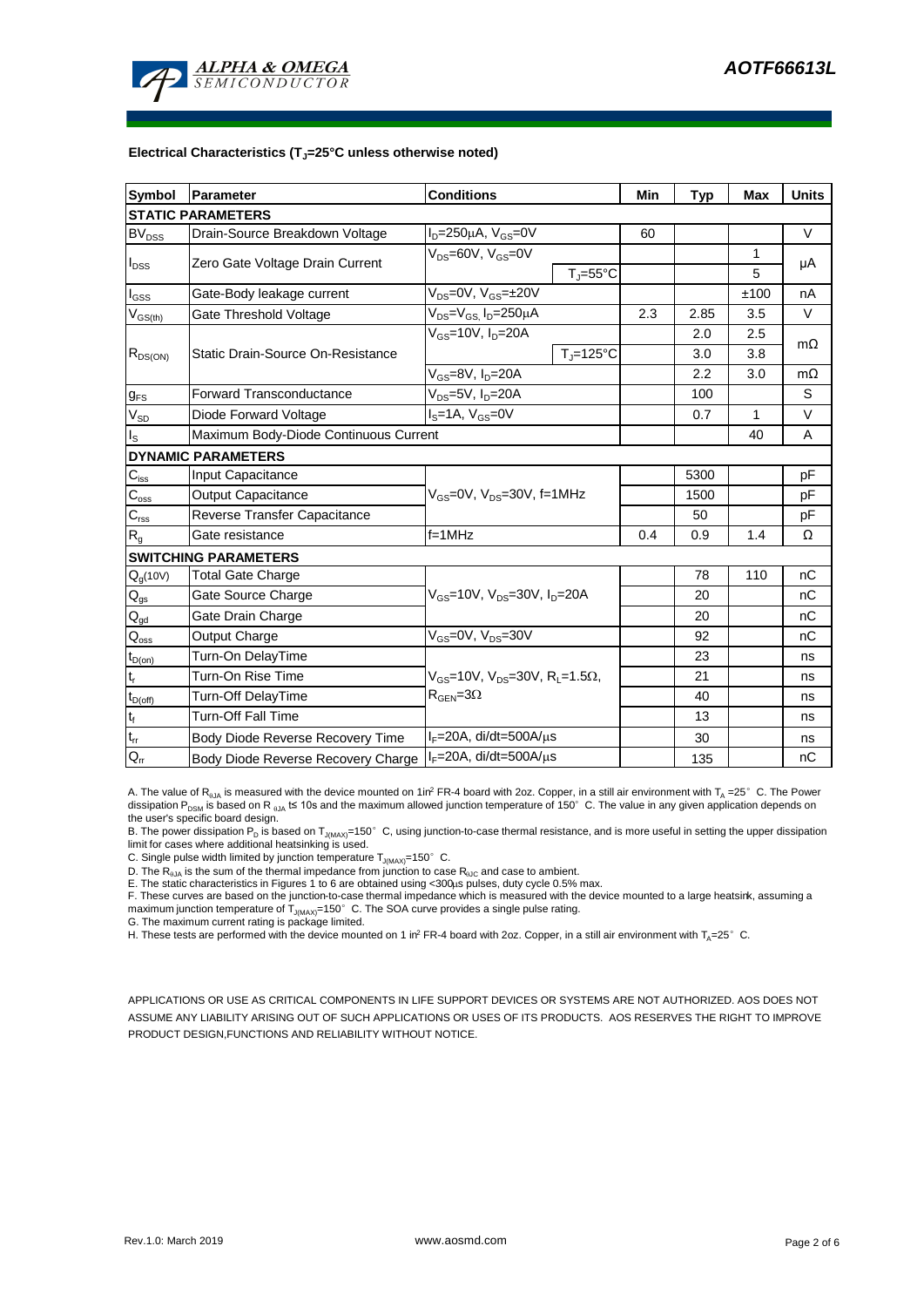

# **TYPICAL ELECTRICAL AND THERMAL CHARACTERISTICS**

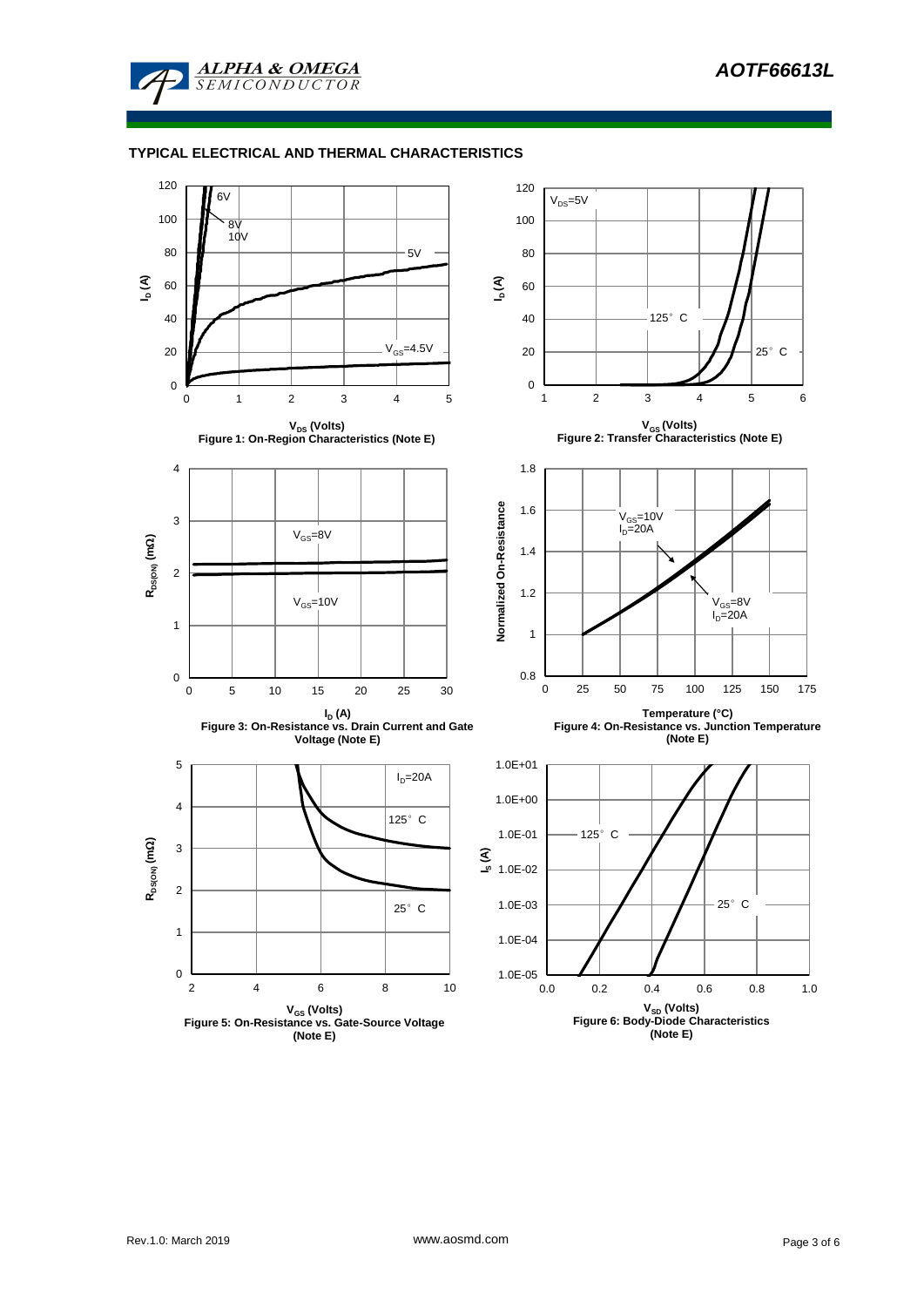

### **TYPICAL ELECTRICAL AND THERMAL CHARACTERISTICS**



**Figure 11: Normalized Maximum Transient Thermal Impedance (Note F)**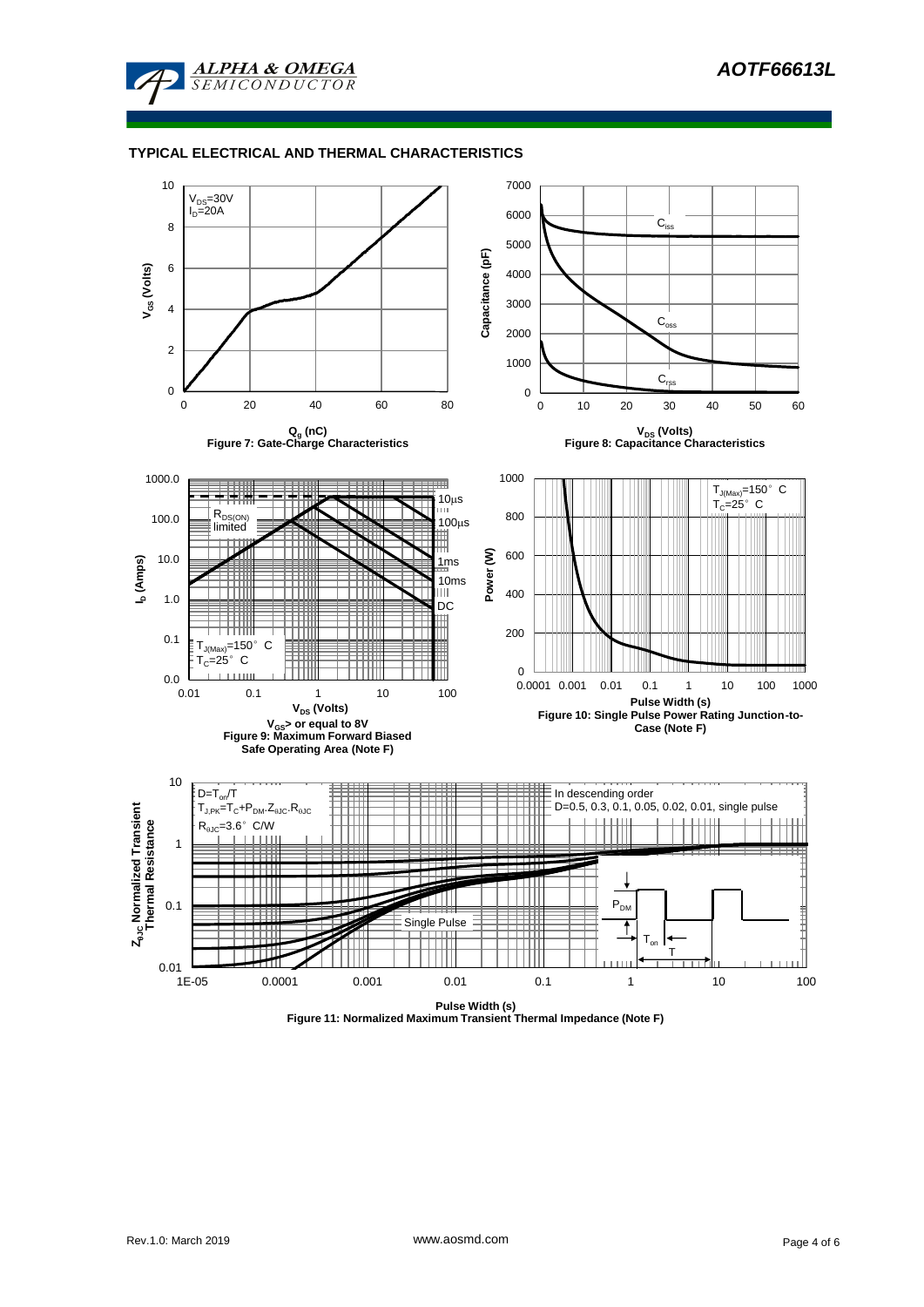

### **TYPICAL ELECTRICAL AND THERMAL CHARACTERISTICS**



**Figure 16: Normalized Maximum Transient Thermal Impedance (Note H)**